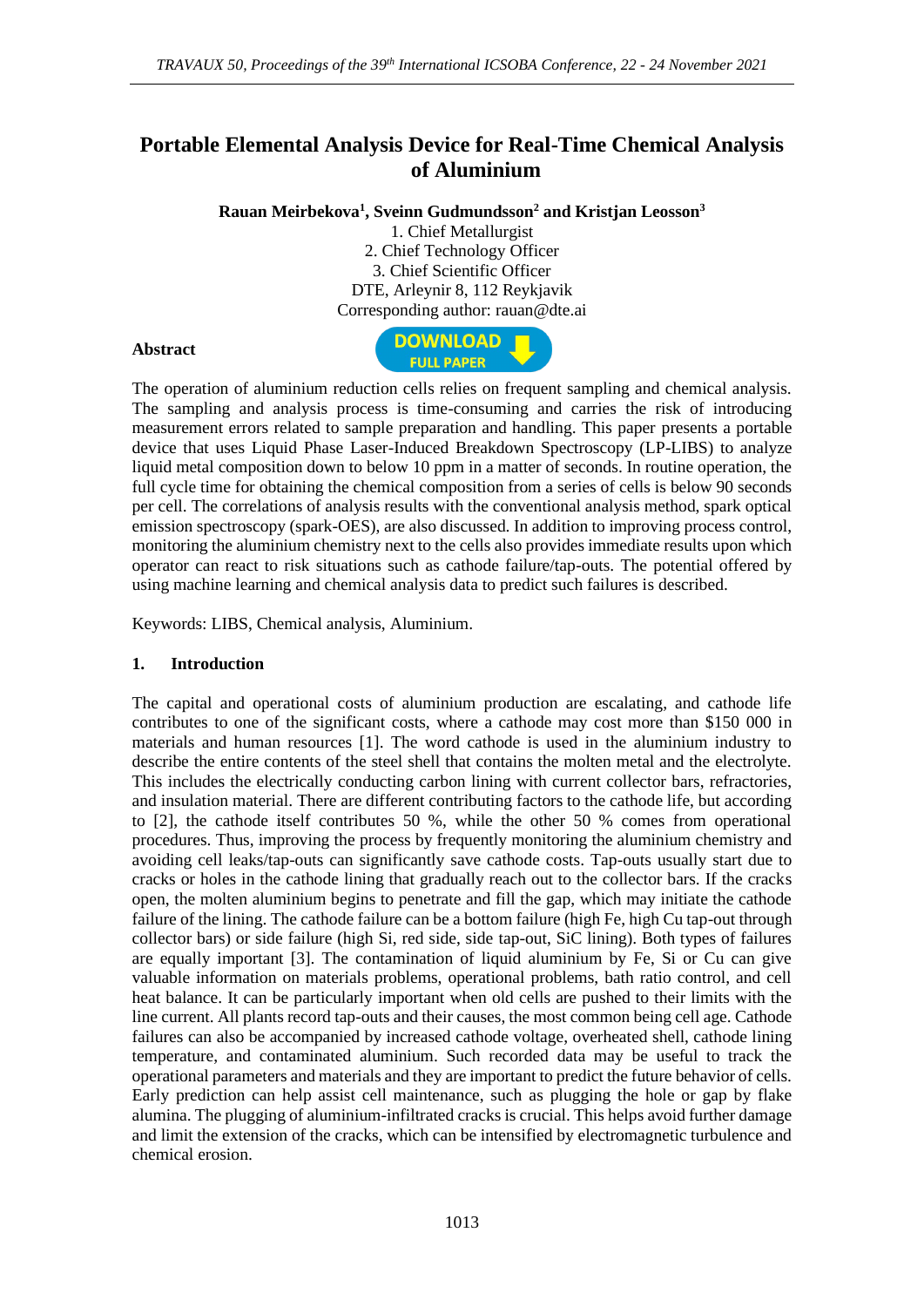The company DTE has been developing stationary and portable elemental analyzers for liquid aluminium, along with a machine-learning-based cloud platform (IREAS) that helps to maximize plant efficiencies, sustainability and cut emissions. DTE's fully automated stationary analyzers have been tested in the industry, confirming that they are competitive with current laboratory analysis of process samples [4-7].

The portable DTE elemental analyzer discussed in this paper uses laser-induced breakdown spectroscopy (LIBS) to analyze the composition of the molten metal directly. LIBS is a spectroscopic technique that uses a high-energy laser pulse to generate a plasma on a sample surface and analyzes the spectral emissions from the generated plasma. LIBS can provide accurate, rapid, real-time multi-element detection for any type of material – solid, liquid, or gas [8-14]. It detects multiple chemical elements simultaneously, including light elements such as Li, B and Be. For many elements, detection limits of trace elements in the ppm range have been demonstrated in molten aluminium [4]. To date, however, the adoption of LIBS-based technologies in the industry has been limited and mainly focused on metal scrap sorting and identification with limited accuracy [11,15].

DTE supplies compact battery-powered analyzers, suitable for field measurements, thus creating the possibility for in-situ analysis of aluminium in reduction cells. The demand for in-situ analysis will only grow as industries drive their digital transformation towards integrating Industry 4.0. Within the aluminium industry, DTE's analyzers supplement aluminium chemistry results with advanced analysis where the chemical data from liquid metal is used to alert the operator, not only about deviated measurements but also possible future cell tap-outs or anode failures.

This paper's focus is on reporting the accuracy of DTE's portable liquid metal analyzers by comparing its performance with the traditional spark-OES technique. The implications for the future of chemical analysis in the potroom will also be discussed.

### **2. LIBS Attributes and Comparison with Traditional Spark-OES Method**

LIBS and OES are two different plasma emission techniques that can be used to analyze aluminium samples. As mentioned above, LIBS uses a laser pulse to generate the plasma, whereas spark-OES uses a high voltage pulse source to excite plasma between an electrode and the sample. Both methods analyze spectrally resolved light emission from the plasma. Laser excitation makes the LIBS technique suitable not only for solid samples but also for liquids and gas. DTE's analyzers are specifically adapted to measure liquid metal as it gives numerous advantages over solid sample analysis. First, it helps to eliminate sample handling and sample preparation steps. These steps are tedious and may introduce measurement errors due to the segregation of elements or pores or cracks forming during pouring and solidification of the sample, contamination of samples from the molds or during preparation, and mix-up of samples. Second, eliminating the above steps also removes some of the safety hazard issues related to manual sample handling and transport. The third and most significant advantage is that it enables frequent real-time measurements with immediate feedback. This helps to deliver valuable intelligence through regular monitoring of impurity elements, thus improving cell operations. In contrast, conventional potroom samples are usually collected in sets and analyzed with some hours delay or more, depending on how loaded the laboratory is. Consequently, the condition of the cells can be very different from the conditions that analyzed samples represent and may no longer valid, especially for cells that are close to failure. Therefore, immediate chemical results can contribute to an improvement in cell operation as the response time is reduced from hours to seconds. A profitability analysis for real-time measurements in aluminium plants is discussed elsewhere in these proceedings [17].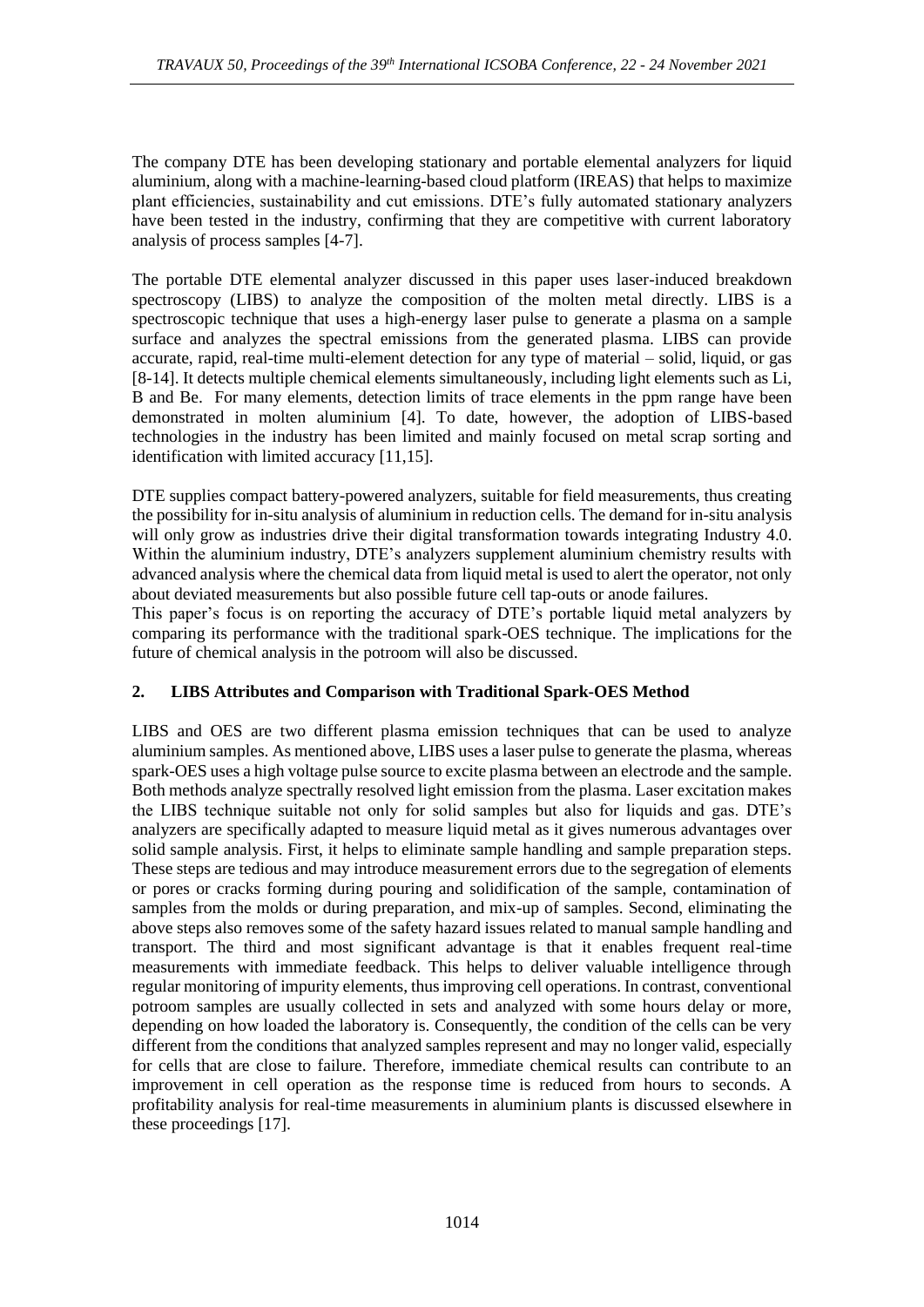As an initial step and using chemical analysis data alone, implementing logistic regression and random-forest methods, it was found that more than 25 % of cathode failures could be predicted with a 2-month time horizon, increasing to close to 80 % of cathode failures predicted with a 12hour time horizon (see Figure 6). Prediction accuracy will be further improved by including additional physical data collected during cell operations, such as cell age, copper bar temperature, and other process variables that enhance prediction. Further details of the machine learning models and their implementation on real-time data will be presented elsewhere, including the correlation between different chemical species on one hand and failure modes and prediction horizons on the other.

### **6. Conclusion**

DTE's portable elemental analyzer has been shown to deliver immediate chemical analysis of Fe, Si and Cu in molten aluminium from reduction cells, correlating well with OES analysis of conventionally extracted solid samples. Deployment of portable analyzers for potroom control hold great promise not only for real-time chemical analysis, but also as a predictive tool for potroom operation.

### **7. Acknowledgements**

The authors gratefully acknowledge Rio Tinto ISAL for the collaboration and permission to publish the measurement data. Special thanks to Baldur Malmberg, leader of potroom process control at Rio Tinto ISAL for his expertise and fruitful discussions.

## **8. References**

- 1. Morten Sørlie, Harald A. Øye, *Cathodes in aluminium electrolysis*, 3rd Edition, Dusseldorf, Aluminium-Verlag, 2010, 662 pages.
- 2. Wayne R. Hale, Improving the useful life of aluminum industry cathodes*, JOM* 41, no. 11 (1989), 20-25.
- 3. Marilou McClung, and Zerkle Ron, Autopsy procedures and results at Century Aluminum of West Virginia, Light Metals 2004, 213-218.
- 4. Sveinn Hinrik Gudmundsson et al., Quantitative in-situ analysis of impurity elements in primary aluminum processing using laser-induced breakdown spectroscopy, *Spectrochimica Acta Part B: Atomic Spectroscopy* 158 (2019): 105646.
- 5. Sveinn Henrik Gudmundsson, Jon Matthiasson, and Kristjan Leosson, Quantification of trace elements in molten aluminum with randomized impurity concentrations using laserinduced breakdown spectroscopy, *OSA Continuum 3*, no. 9 (2020), 2544-2552.
- 6. Sveinn Hinrik Gudmundsson, Jon Matthiasson, and Kristjan Leosson, Accurate real-time elemental (LIBS) analysis of molten aluminum and aluminum alloys, *Light Metals* 2020, 860-864.
- 7. Sveinn Hinrik Gudmundsson, Halldor Gudmundsson, and Kristjan Leosson, Automated chemical analysis of liquid aluminum for process control, *Light Metals* 2021, 758-762.
- 8. D.A. Rusak, B. C. Castle, B. W. Smith, and J. D. Winefordner, Fundamentals and applications of laser-induced breakdown spectroscopy, *Critical Reviews in Analytical Chemistry* 27, no. 4 (1997), 257-290.
- 9. Leon J. Radziemski, *Lasers-induced plasmas and applications,* CRC Press, 2020.
- 10. Vahid Majidi, and Martha R. Joseph, Spectroscopic applications of laser-induced plasmas, *Critical Reviews in Analytical Chemistry* 23, no. 3 (1992), 143-162.
- 11. T. L. Thiem, R. H. Salter, J. A. Gardner, Y. I. Lee, and J. Sneddon., Quantitative simultaneous elemental determinations in alloys using laser-induced breakdown spectroscopy (LIBS) in an ultra-high vacuum, *Applied spectroscopy* 48, no. 1 (1994), 58- 64.